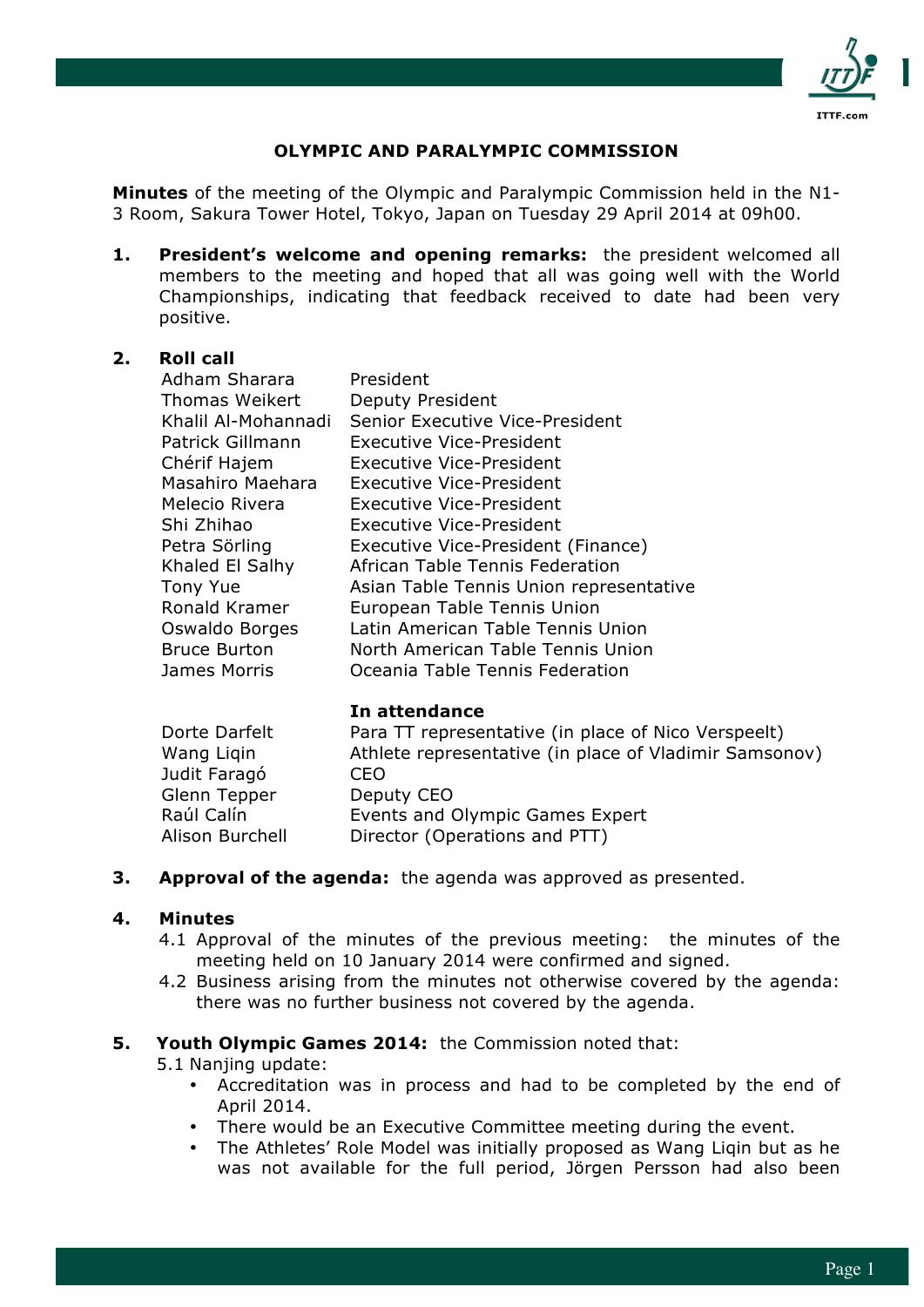

appointed so that the responsibility would be shared, with the agreement of IOC.

- 5.2 Qualification update:
	- The qualification process had begun 6 months earlier than for the 2010 cycle and this had led to greater interest from associations and NOCs.
	- All qualified players had been confirmed to date except there was two events still to take place.
	- A limited number of NOCs were eligible to apply for universality places i.e. those NOCs that had less than 4 athletes in 2010 YOG (IOC policy).
	- For the universality places, the IOC sent an application to all eligible NOCs to return with their nominations in ranking order for all sports in late 2012. The ITTF was then asked to rank the nominated athletes as A, B or C preference. The IOC then made a final decision taking into consideration the NOC's ranking, the ITTF ranking and the number of athletes already qualified for each NOC.
	- All players selected by the IOC, were also in the A group as nominated by the ITTF.
	- The ITTF would prefer the allocation of universality places to be done after the qualification process had been completed as some universality candidates were able to qualify directly for the event by competing, which in effect meant that that continent was disadvantaged as the universality place is then re-allocated through world ranking
	- A request to change the system for universality places allocation in the future would be submitted to IOC after Nanjing.
	- Ideally the associations should be aware early of the universality process in order to be able to lobby their NOCs for places for table tennis.
	- For the girls, the universality places were allocated to Uruguay, Guyana, Uganda and Djibouti and for the boys to Congo Brazzaville, Paraguay, St Kitts & Nevis, and Togo. The girl from Uruguay secured a quota place through the qualification tournament; hence the remaining quota place has to be re-allocated from the World Ranking.
- 5.3 Education and cultural update: the Athletes' Role Models would be present for the Opening Ceremony on 16 August 2014 and would attend the scheduled activities in the Educational and Cultural Programs.
- 5.4 Training camp: for the scholarship holders and qualifiers would be held in China from 3 to 23 June 2014 with both Athletes' Role Models in attendance plus Chinese Junior Team Coaches and sparring partners and linked to the 2 junior circuit events being held in China.

## **1-OPC-05-2014**

The Commission requested the universality process to be circulated together with the list of players selected for the universality places.

## **6. Olympic Games 2016:** the Commission noted that:

6.1 Qualification system and letter from the DTTB:

• The current qualification system did not to provide a chance to qualify for a player who was absent (injury or illness) from the continental qualification event whereas previously the top 24 players for 2012 qualified directly from the ranking.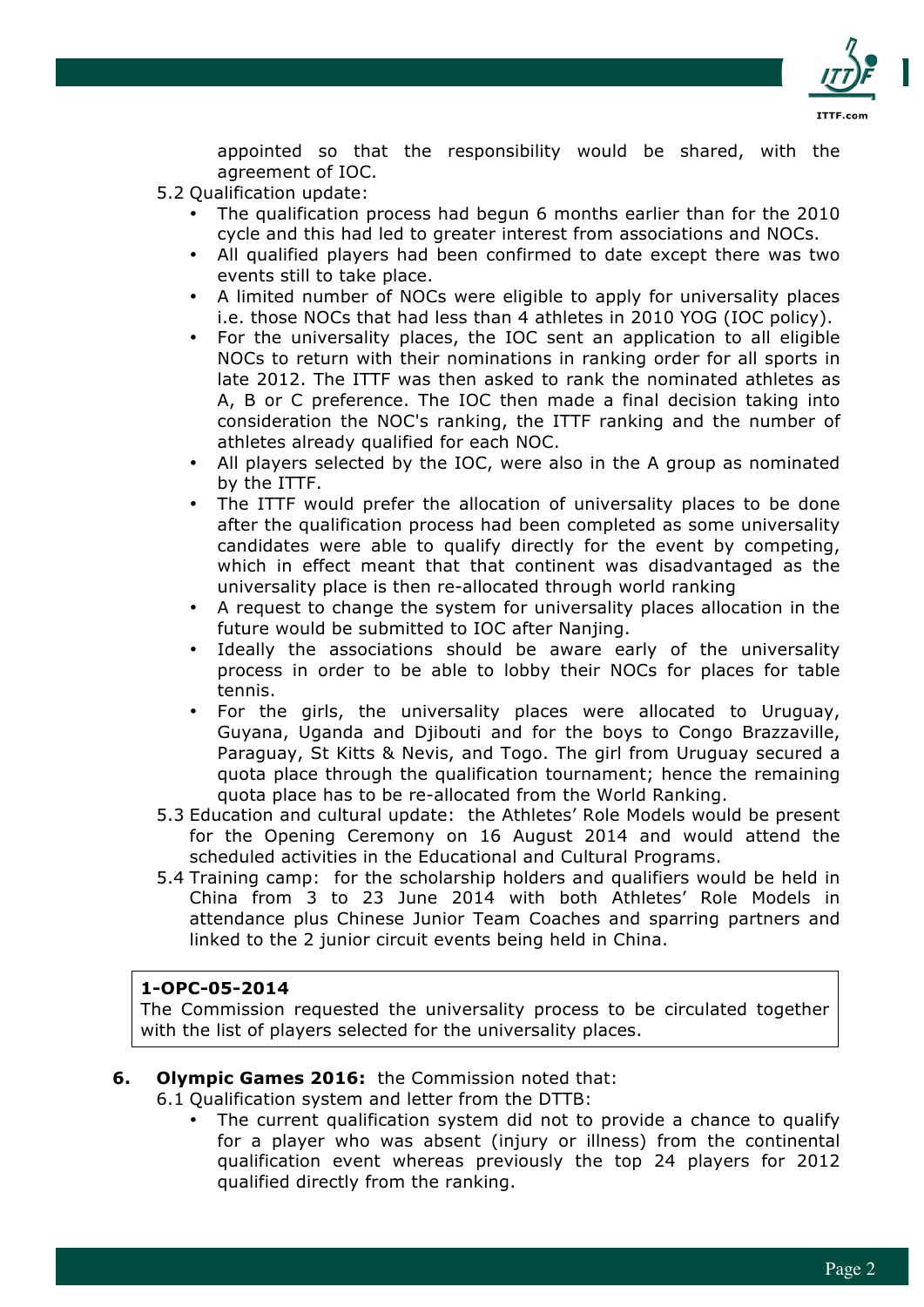

- The players therefore should participate in the qualification event.
- The allocation of the quota places was by name in all events in table tennis (and not by NOC), so if a player was withdrawn after qualification, the replacement was to the next best player by the continental qualification result or by the ranking list and not to the next best player of the same NOC.
- The Commission requested to refer the issue back to the IOC since any change on the qualification document can be done only with agreement from the IOC.
- It was noted that he winners of the men's and women's singles event in the European Games to be held in Baku in 2015 would qualify for the Olympic Games.
- 6.2 Order of events, team match format and competition system: Rio 2016, the Olympic Broadcasting Services and the IOC were investigating the impact of the proposal to increase the number of days by 1 or 2 and would respond to the ITTF soon.
- 6.3 P-Accreditation use: a player who was replaced in the team event would not be able to compete in the singles event.
- 6.4 Report from Rio 2016:
	- The equipment list had been reviewed and updated, procurement had started in April 2014 and equipment would arrive in time for the test event.
	- The ITTF was open to innovation in the design and colours for the field of play; the overall Games look and feel concept would be released in August 2014 and the proposal for the field of play presented by the end of 2014.
	- Brazil TTF (CBTM) was translating the course material from the ITTF to train NTOs up to international umpire level.
	- 18 to 21 November 2014 was proposed for the test event but the event would take place in Pavilion 4, not Pavilion 3, which was allocated for the table tennis events at the Olympic and Paralympic Games.
	- A maximum of 64 men and 64 women players or 16 teams would be able to participate in the test event but participation would be at the cost of the participating associations.
	- The test event was to test logistics and systems for Rio 2016.
	- The next version of the draft competition schedules had been presented.
	- A new venue layout had been proposed after the site visit for both Games.
	- The list of hotels would be available in May 2014.
	- Some hotels may not be complete by the time of the Olympic Games so ITOs would be accommodated in Barra, close to the venue, and the ITTF would likely be in Copacabana area, but the travel time from Copacabana would be a disincentive.
	- The visit to Rio 2016 on 25 and 26 March 2014 had been useful including a visit to 2 hotels indicative of the expected standard of accommodation.

• The test event format would be finalised at the next meeting.

6.5 ORIS report:

• The Technical Delegate (Graeme Ireland) and the Events and Olympic Games Expert (Raul Calin) had met the Atos and IOC experts with Rio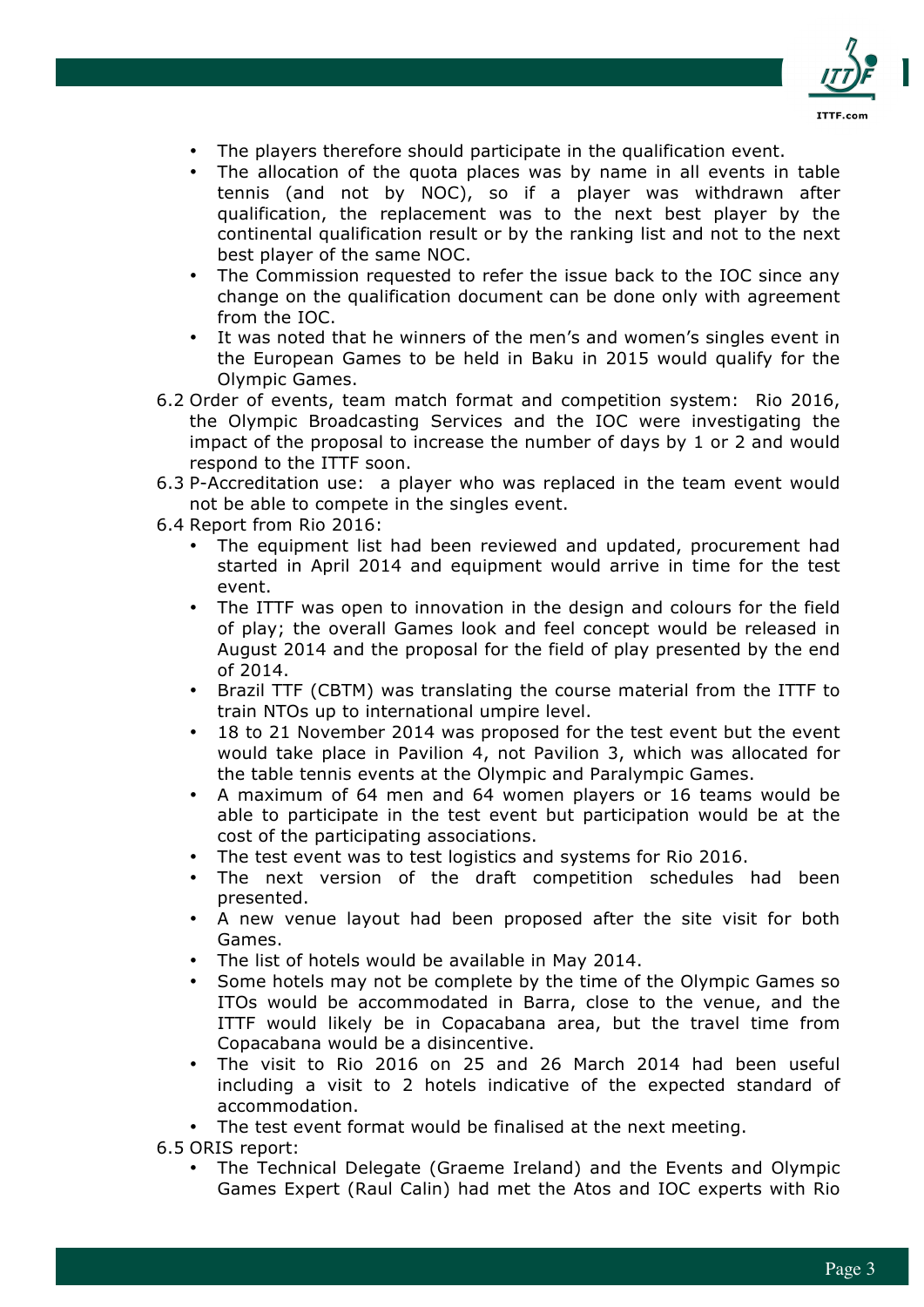

2016 to discuss the Olympic Results and Information System in March 2014.

- The review document of 500 pages had been presented for the ITTF to submit comments.
- Changes would still be accommodated if submitted in 2014.

6.6 ITO nominations (Jury): these should be submitted at the next meeting.

## **2-OPC-05-2014**

The Commission asked the Executive Committee to finalize the order of the events, the playing system and the qualification system based on the final approval of Rio 2016 and IOC on the proposed changes.

## **3-OPC-05-2014**

The Commission asked the continental presidents to submit nominations for the jury by the next meeting.

## **7. Paralympic Games 2016:** the Commission noted that:

- 7.1 Competition schedule: had been finalised and the next draft of the competition schedule had been produced.
- 7.2 Report from Rio 2016: due to budget constraints, the test event for table tennis would not take place but an alternative for testing the venue and systems would be presented.
- 7.3 Qualification system review:
	- There had been several complaints raised by some associations about the system.
	- The points which players had to accumulate for qualification were considered for some too difficult and for some too easy.
	- The system should be reviewed as part of the development process.
	- The participation of players in both abled-body and Para events was a significant commitment and should be given special consideration.
	- The qualification system for 2016 had already been approved but the Para Table Tennis Division could consider relaxing some requirements.
	- The wild card, within the ITTF, had no criteria attached but in Para Table Tennis had some criteria, which had to be met. This matter has to be reconsidered for the future.
	- A meeting would be held on 2 May 2014 to begin the review for the 2020 Paralympic Games.
- **8. Any other business:** the president thanked all members for their participation and cooperation over the years, as this was the last O&P Commission meeting he would chair.
- **9. Adjournment:** there being no further business, the meeting adjourned at 10h20.

\_\_\_\_\_\_\_\_\_\_\_\_\_\_\_\_\_\_\_\_\_\_\_\_\_\_\_\_\_\_ \_\_\_\_\_\_\_\_\_\_\_\_\_\_\_\_\_\_\_\_\_\_\_\_\_\_